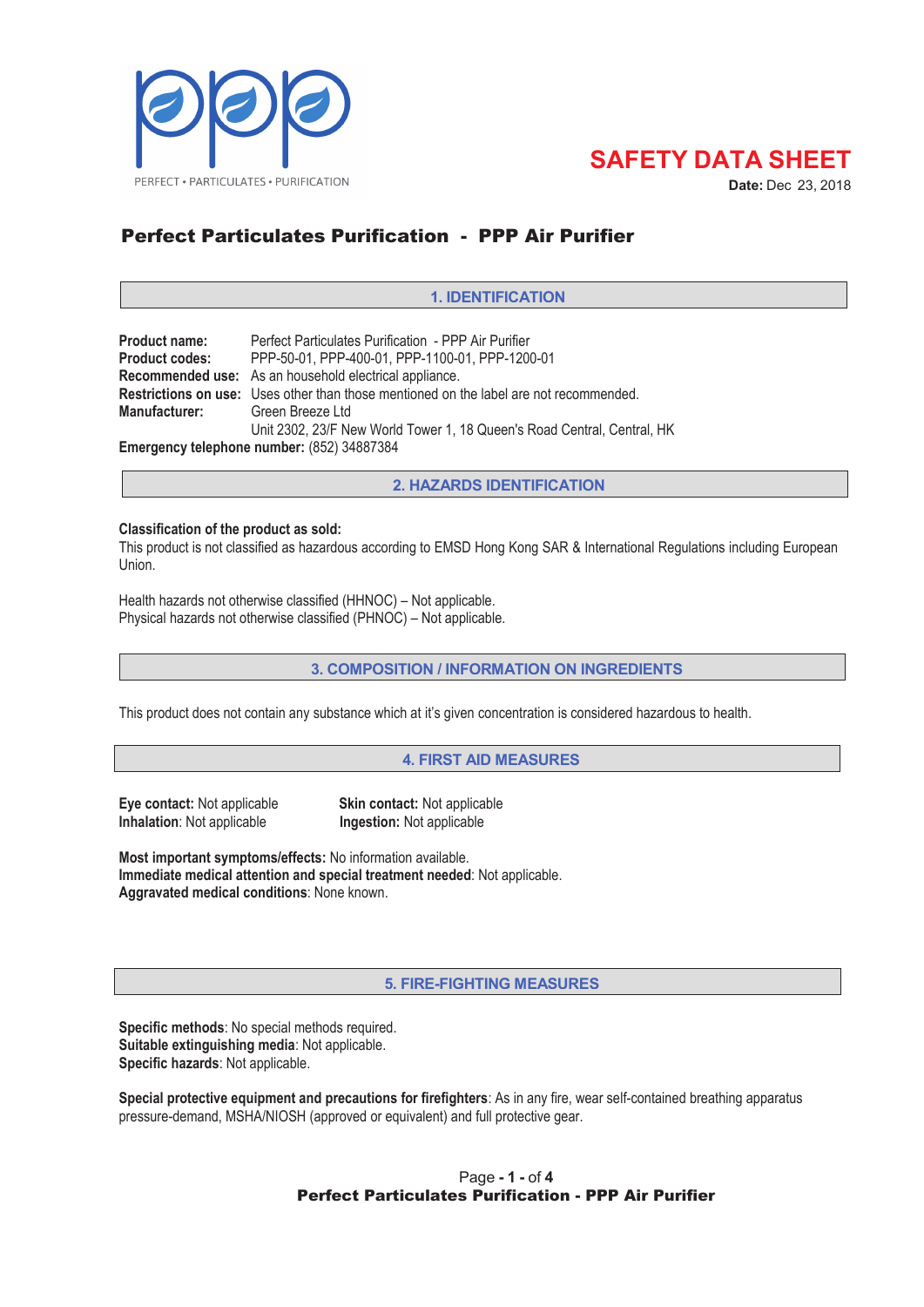#### **6. ACCIDENTAL RELEASE MEASURES**

**Personal precautions:** Wear glove and mask when handling the used filter. **Environmental precautions and clean-up methods**: Dispose used filter according to the local facilities quideline..

#### **7. HANDLING AND STORAGE**

**Handling**: Use appropriate hygiene measures and clean with wet clothes. Dry completely before operation **Storage:** Keep in a safe place when not in use, store out of reach of children.

#### **8. EXPOSURE CONTROLS / PERSONAL PROTECTION**

**Exposure guidelines**: This product, as supplied does not contain any hazardous materials with occupational exposure limits established by the region specific regulatory bodies.

**Engineering measures to reduce exposure**: Good general ventilation should be sufficient to control airborne levels.

**Personal protective equipment**: **Eye protection**: No applicable **Hand protection**: No applicable **Skin and body protection:** No special requirements under normal use. **Respiratory protection:** No special requirements under normal use. **Hygiene measures:** Handle in accordance with good household hygiene and safety practices.

|                                      | <b>Perfect Particulates Purification -</b><br><b>PPP Air Purifier</b> |
|--------------------------------------|-----------------------------------------------------------------------|
| <b>Physical state</b>                | Solid                                                                 |
| Colour                               | Black/Grey and White                                                  |
| рH                                   | Not Applicable                                                        |
| <b>VOCs</b>                          | <b>VOCs Free</b>                                                      |
| Odour                                | <b>Scent Free</b>                                                     |
| <b>Evaporation rate</b>              | Not Applicable                                                        |
| <b>Odour threshold</b>               | Not Applicable                                                        |
| Melting point / range                | Not Applicable                                                        |
| Boiling point / range                | Not Applicable                                                        |
| <b>Decomposition temperature</b>     | Not Applicable                                                        |
| <b>Autoignition temperature</b>      | Not Applicable                                                        |
| Solubility in water                  | Not Applicable                                                        |
| Solubility in other solvents         | Not Applicable                                                        |
| Relative density (relative to water) | Not Applicable                                                        |
| <b>Density</b>                       | Not Applicable                                                        |
| <b>Vapor density</b>                 | Not Applicable                                                        |
| <b>Bulk density</b>                  | Not Applicable                                                        |
| Vapour pressure                      | Not Applicable                                                        |
| <b>Flash point</b>                   | Not Applicable                                                        |
| <b>Partition coefficient</b>         | Not Applicable                                                        |
| <b>Viscosity</b>                     | Not Applicable                                                        |

#### **9. PHYSICAL AND CHEMICAL PROPERTIES**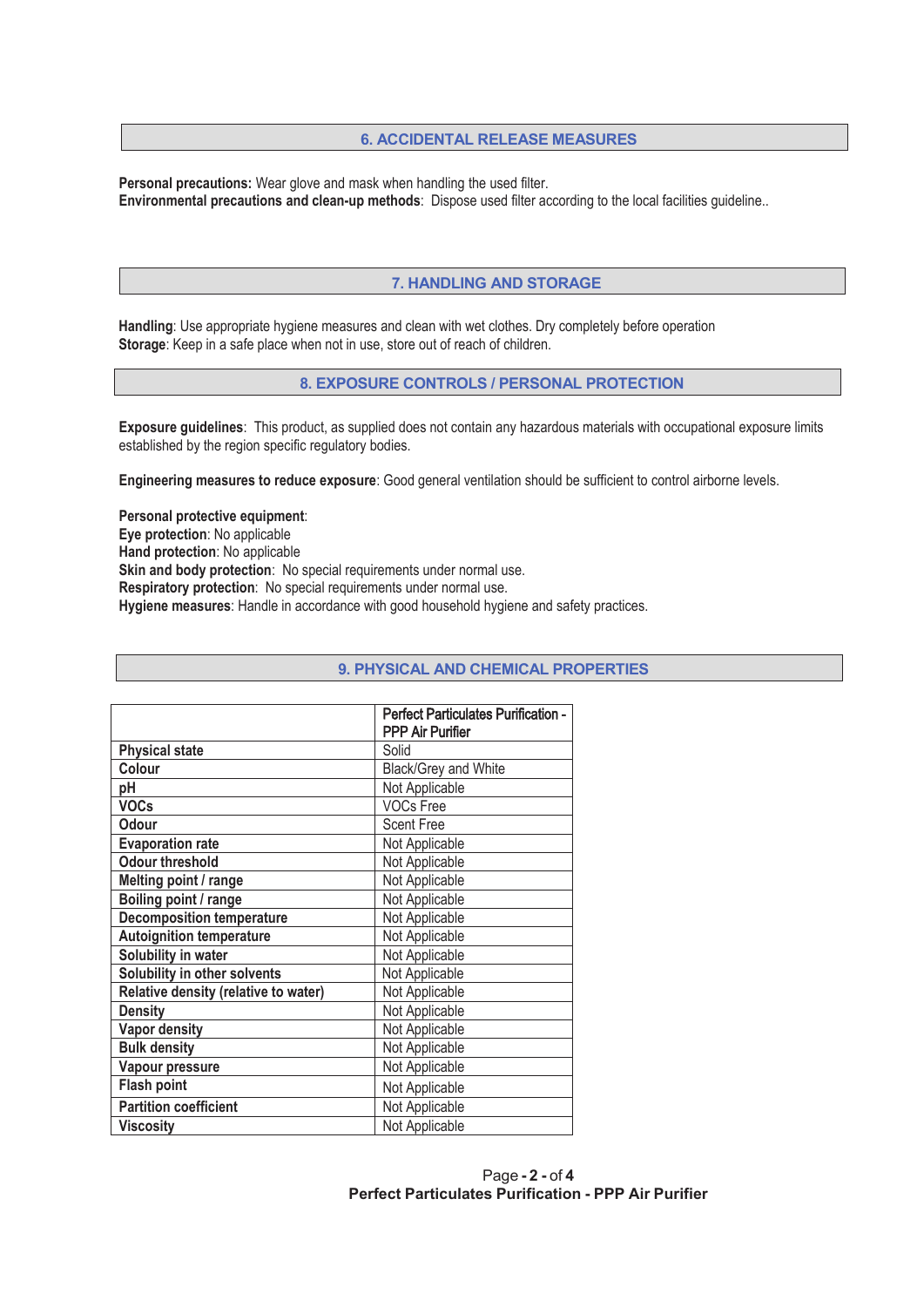#### **10. STABILITY AND REACTIVITY**

**Reactivity: Not Applicable Stability**: The product is stable under recommended storage conditions. **Hazardous decomposition products: Not Applicable. Materials to avoid:** Do not mix or use with any other chemical. **Conditions to avoid**: No information available.

#### **11. TOXICOLOGICAL INFORMATION**

**Information on likely routes of exposure**: **Eye contact:** Not lirritation with normal use. **Skin contact:** Not irritation with normal use. **Inhalation: Not Applicable Ingestion: Not Applicable** 

**Delayed, immediate or chronic effects and symptoms from short and long-term exposure: Sensitization:** Not Applicable . **Mutagenicity: Not Applicable Carcinogenicity:** Not Applicable

**Numerical measures of toxicity:**  Not Applicable

**12. ECOLOGICAL INFORMATION**

#### **Ecotoxicity:**

Not expected to be toxic to the environment.

**Persistence and degradability**: Not degradable

**13. DISPOSAL CONSIDERATIONS**

#### **Waste treatment methods:**

Disposal of wastes: Dispose in accordance to local or state regulations.

**14. TRANSPORT INFORMATION**

**DOT/TDG/IMDG:** Not regulated.

**15. REGULATORY INFORMATION**

**International Inventories:**   $N/A$